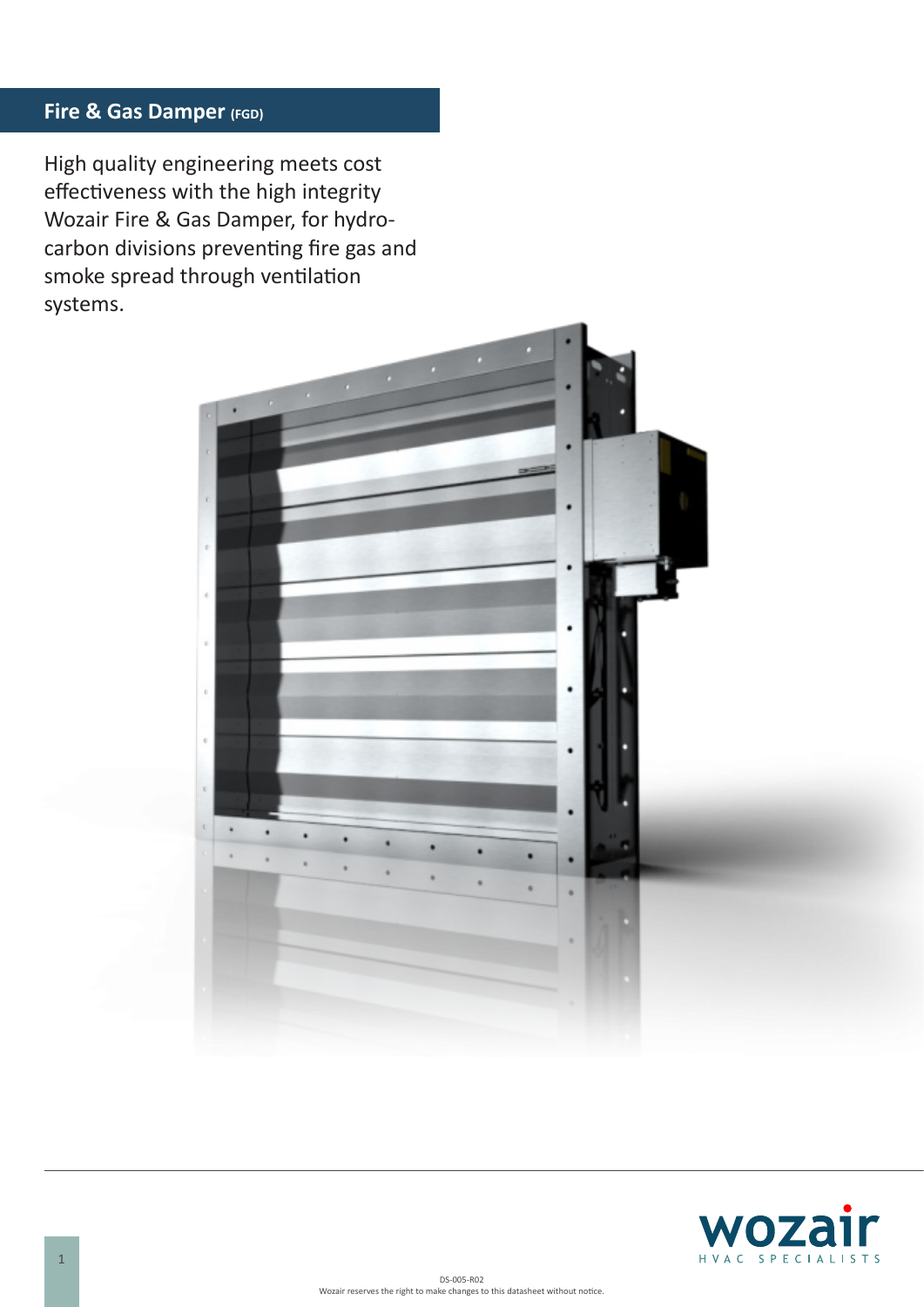### **Fire & Gas Damper**

Wozair manufactures Fire Dampers for heavy duty, aggressive process environments where integrity, strength and corrosion resistance are of primary importance.

Tailored specifically for the Oil & Gas industry, where fire integrity and gas leakage are critical for maintaining a safe and secure working environment, the FGD continues to exhibit exceptional performance to multiple Type Approval Certification for hydrocarbon fire conditions H0 to H120 along with ATEX third party approval.

Our FGD is highly customisable and can be safely installed in a variety of environments. It has been successfully deployed for deck and bulkhead installation on Offshore Oil and Gas production platforms.

The FGD is a tried and tested design, which has been supplied on hundreds of projects since 1995.

# **Technical Information**

**Minimum Size**  150W x 150H x 300D mm

**Maximum Size** 3950W x 2500H x 300D mm (H-0 / H-60 / H-120)

#### **Fire Rating**

Fully tested to SOLAS / IMO FTP Code A754 (18) and the UK Department of Energy/NPD hydrocarbon time/temperature relationship for H-0 to H-120 bulkhead and deck divisions with extended stability and integrity testing for 2 hours

#### **Leakage**

Closed blade leakage to Class 2 EN1751, Class 3 available on request Case leakage to Class B EN1751, Class C available on request

#### **Explosive Atmosphere**

ATEX/IECEx SGS Baseefa/SGS Fimko Oy

#### **Reliability Assessment**

We can offer SIL2 reliability statement if required

### **Materials of Construction**

#### **Casing and Flanges**:

**Materials** Galvanised Carbon Steel (GAM) Stainless Steel 304L/316L (1.4307/1.4404)

Other Stainless Steel grades available on request

#### **Thickness**

Minimum 3.0 mm Thickness's following SOLAS (3.0-5.0 mm) Fully welded

Flange drilling detail to ISO 15138 standard. Custom flanges as option.

### **Blades:**

#### **Materials**

Stainless Steel 304L/316L (1.4307/1.4404) Other Stainless Steel grades available on request

#### **Thickness**

Minimum 1.5 mm double skin Each skin in same material as casing except Stainless Steel 304L for all GAM casing options

Plug welded to solid shafts

#### **Shafts:**

Ø19 mm (3/4") continuous solid shaft in Stainless Steel 316/316L (1.4401/1.4404)

#### **Bearings:**

Oil impregnated sintered bronze. Low temperature -55°C and low leakage bearing assembly option available

#### **Side Seals:**

Stainless Steel 316L (1.4404)

#### **Linkage:**

Stainless Steel 316L (1.4404) 5.0 mm thick link bars arranged to provide opposed blade motion

#### **Blade Gasket:**

N/A; metal to metal forms the seal

### **Mechanical Options**

The following options can be incorporated if required.

- Increased flange thickness
- Stainless Steel bearings in place of sintered bronze (as standard)
- Transitions; various options for fitting into circular ductwork
- Earth bosses
- Lifting lugs

### **Control Options**

Wozair dampers can be operated manually or with electric or pneumatic actuators. The pneumatic and electric controls will be selected based on your exacting requirements.

Dampers can be designed to close, open, or stay put on loss of power when fitted with an electric or pneumatic actuator.The four in-house actuators manufacturers options are Petz, Schischek, Belimo and Powertork.

The actuator will be selected following your technical needs:

- Electric or pneumatic actuation system
- Requested closing time (1, 2 or 3 seconds closing time or longer)
- ATEX Zone 1, 21 (II 2GD) and 2, 22 (II 3GD)or non hazardous area, IECEX
- Design Temperature (from -60°C to + 70°C)
- IP level
- Environment (High corrosion resistance)

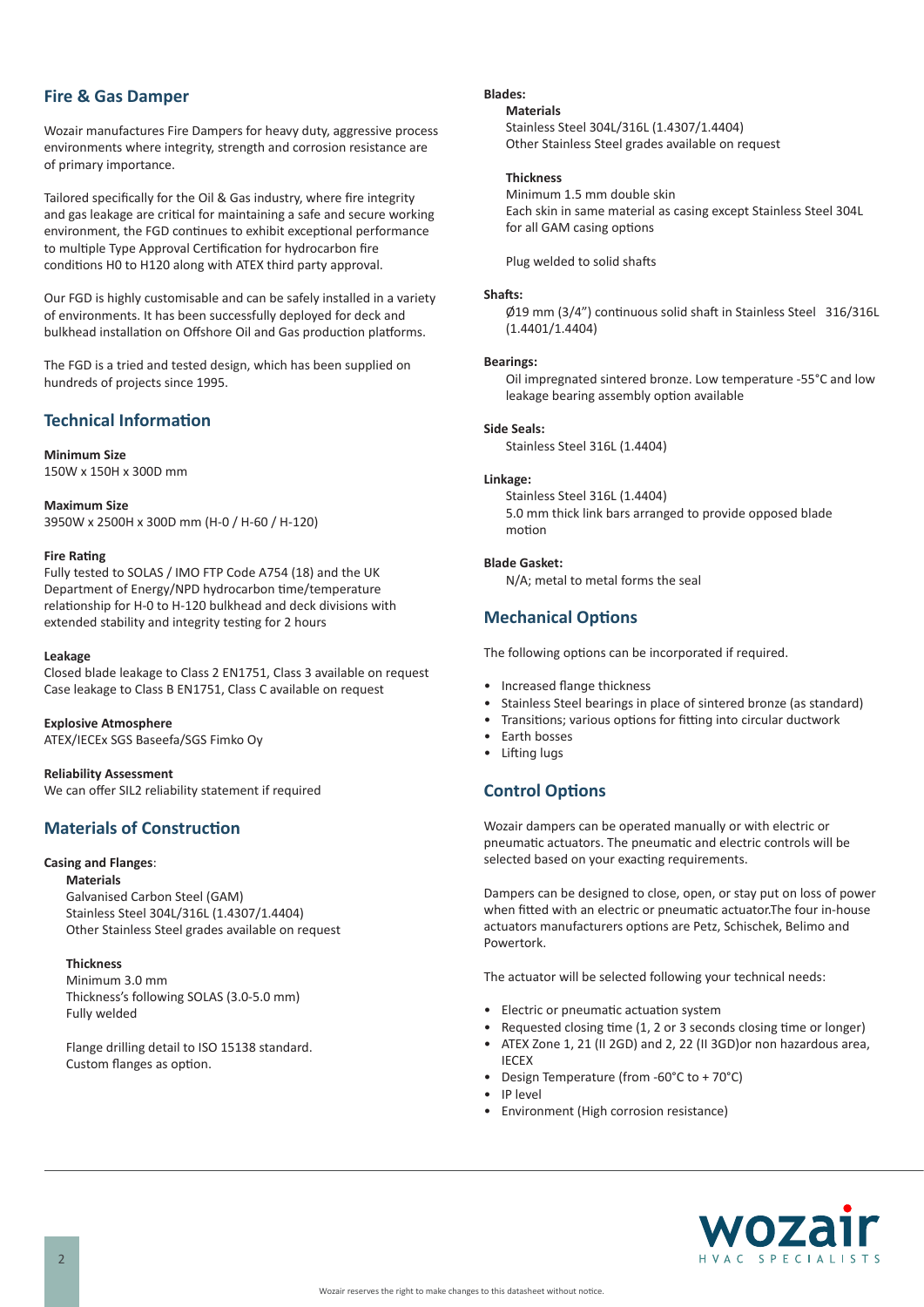# **Weights**

**FGD Bare Shaft Damper Weight Matrix - 300D (2mm thick)**

| Kg       |      | $H$ (mm) |     |     |     |     |     |      |      |      |      |      |
|----------|------|----------|-----|-----|-----|-----|-----|------|------|------|------|------|
|          |      | 150      | 300 | 450 | 600 | 750 | 900 | 1050 | 1200 | 1550 | 1900 | 2100 |
| $W$ (mm) | 150  | 11       | 16  | 21  | 26  | 30  | 34  | 38   | 42   | 60   | 72   | 78   |
|          | 300  | 16       | 22  | 28  | 34  | 40  | 44  | 49   | 54   | 78   | 91   | 98   |
|          | 450  | 21       | 29  | 36  | 43  | 50  | 54  | 60   | 65   | 96   | 110  | 119  |
|          | 600  | 26       | 35  | 43  | 52  | 60  | 65  | 71   | 77   | 115  | 130  | 139  |
|          | 750  | 32       | 42  | 51  | 61  | 70  | 75  | 83   | 88   | 133  | 149  | 160  |
|          | 900  | 37       | 49  | 59  | 70  | 79  | 85  | 94   | 100  | 151  | 168  | 180  |
|          | 1050 | 42       | 55  | 66  | 78  | 89  | 95  | 105  | 111  | 169  | 187  | 200  |
|          | 1200 | 47       | 62  | 74  | 87  | 99  | 105 | 116  | 122  | 188  | 207  | 221  |
|          | 1550 | 66       | 87  | 105 | 125 | 143 | 154 | 169  | 181  | 261  | 292  | 313  |
|          | 1900 | 82       | 107 | 127 | 150 | 170 | 182 | 200  | 212  | 308  | 340  | 364  |
|          | 2250 | 96       | 124 | 147 | 172 | 195 | 207 | 227  | 240  | 351  | 386  | 413  |
|          | 2500 | 105      | 136 | 160 | 188 | 212 | 225 | 247  | 260  | 382  | 418  | 447  |

#### **Please Note:**

For Belimo actuator with junction box add 3.5kg nominally For Petz or Schischek actuator with junction box add 5kg nominally For Pneumatic actuator and components with controls enclosure add 15kg nominally

**Wozair Controls Enclosure Nominal Size and Weight Estimates**

| <b>Actuator</b><br>Model <sup>3</sup> | No. Blades <sup>3</sup> | W <sup>1</sup><br>(mm) | $H^{1,4}$<br>(mm) | D <sup>1</sup><br>(mm) | Weight <sup>2,5,6</sup><br>(kg) | Lid Weight <sup>2,5,6</sup><br>(kg) |
|---------------------------------------|-------------------------|------------------------|-------------------|------------------------|---------------------------------|-------------------------------------|
| PT063                                 | $1 - 2$                 | 300                    | 400               | 200                    | 7.4                             | 3.7                                 |
| PT075/85                              | $3 - 4$                 | 300                    | 475               | 200                    | 8.4                             | 4.2                                 |
| PT100/115                             | $4 +$                   | 300                    | 550               | 200                    | 9.4                             | 4.7                                 |

#### **Please Note:**

- Dimensions are nominal and exclude for, toggle latches, BHU's, JB's, hand valves etc.
- <sup>2</sup> Weights are nominal and exclude actuator, components and labels.
- <sup>3</sup> Subject to EN 1751 blade leakage requirement.
- <sup>4</sup> Includes +25 mm on H dimension for a manual push/pull valve.<br><sup>5</sup> Weight estimates are for 1.5 mm thick 304L or 316L Controls
- <sup>5</sup> Weight estimates are for 1.5 mm thick 304L or 316L Controls Enclosures.
- <sup>6</sup> Additional controls such as filter regulators and black start facilities will add to the height dimensions above.

### **Performance**



Full aerodynamic performance data is presented above and is based on conclusive tests.

**Total Pressure Loss** - the difference in pressure measured across the Fire Damper when the blades are fully open.

### **Ordering**

| <b>FGD</b><br>Type:                                                                                  | Duct Width: 500 |  |  |  |  |  |
|------------------------------------------------------------------------------------------------------|-----------------|--|--|--|--|--|
| Duct Height: 300                                                                                     | Case Depth: 300 |  |  |  |  |  |
| <b>Type Wozair:</b> High Integrity Fire & Gas Damper                                                 |                 |  |  |  |  |  |
| <b>Case Material:</b><br>Stainless Steel<br>Low Carbon $1.4307 = 304L$<br>Low Carbon $1.4404 = 316L$ |                 |  |  |  |  |  |
| Mild Steel Sheet<br>Pre-Galvanised FeP02 nac $=$ GSS<br>Galvanised after Manufacture = GAM           |                 |  |  |  |  |  |
| Case Thickness: 3.0 to 10.0 mm                                                                       |                 |  |  |  |  |  |
| <b>Controls Options</b><br>$P = P$ neumatic<br>$E = Electric$                                        |                 |  |  |  |  |  |
| Nominal: Clear inside duct dimensions<br>Duct Size: 'Quote' (Width x Height)                         |                 |  |  |  |  |  |
| <b>Order Code Example:</b><br>FGD/316L/3.0/500W/300H/300D/P                                          |                 |  |  |  |  |  |

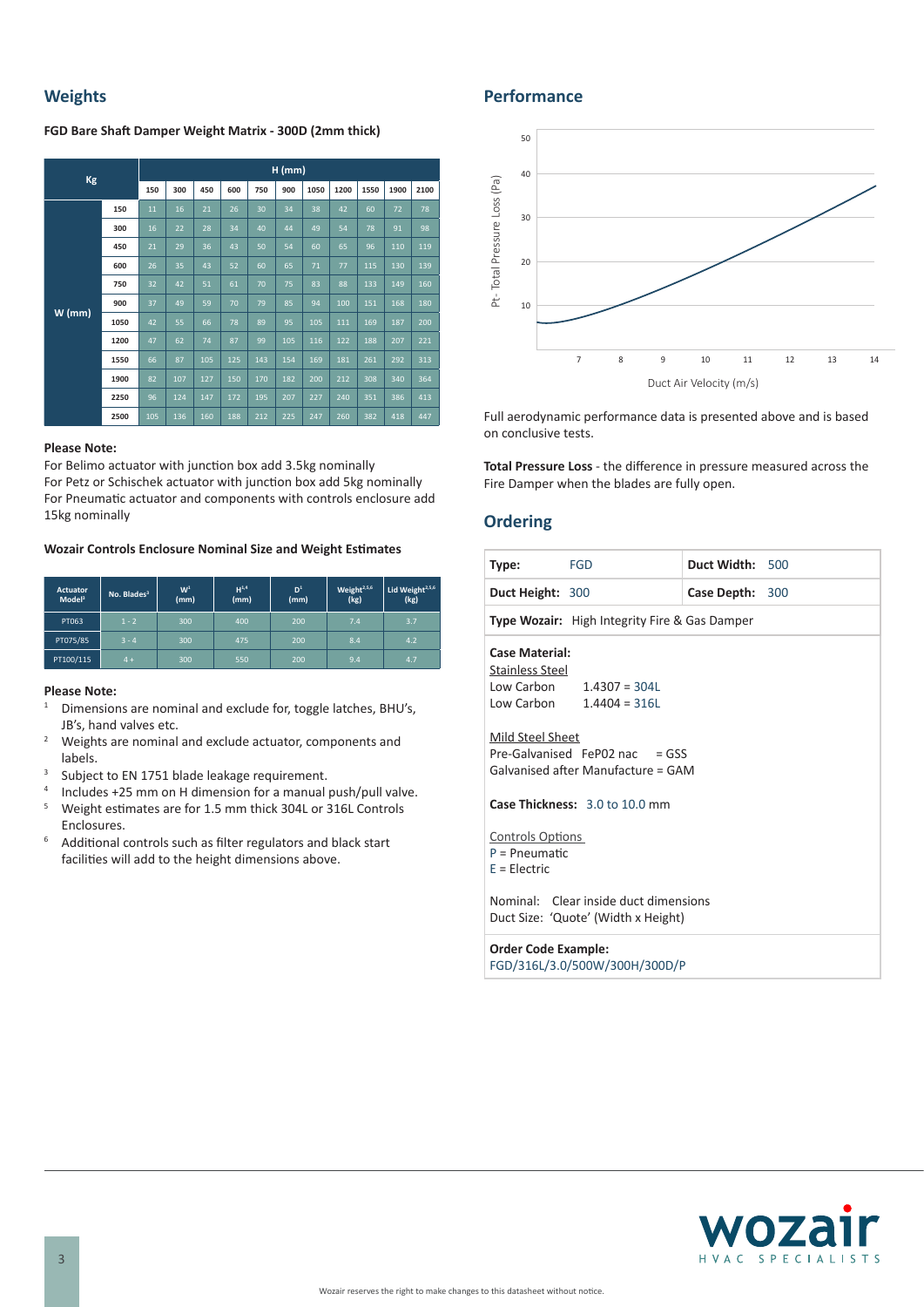# **Dimension Drawing (Certified to A0 Fire Conditions)**



LINKAGE COVER PLATES<br>OMITTED FOR CLARITY